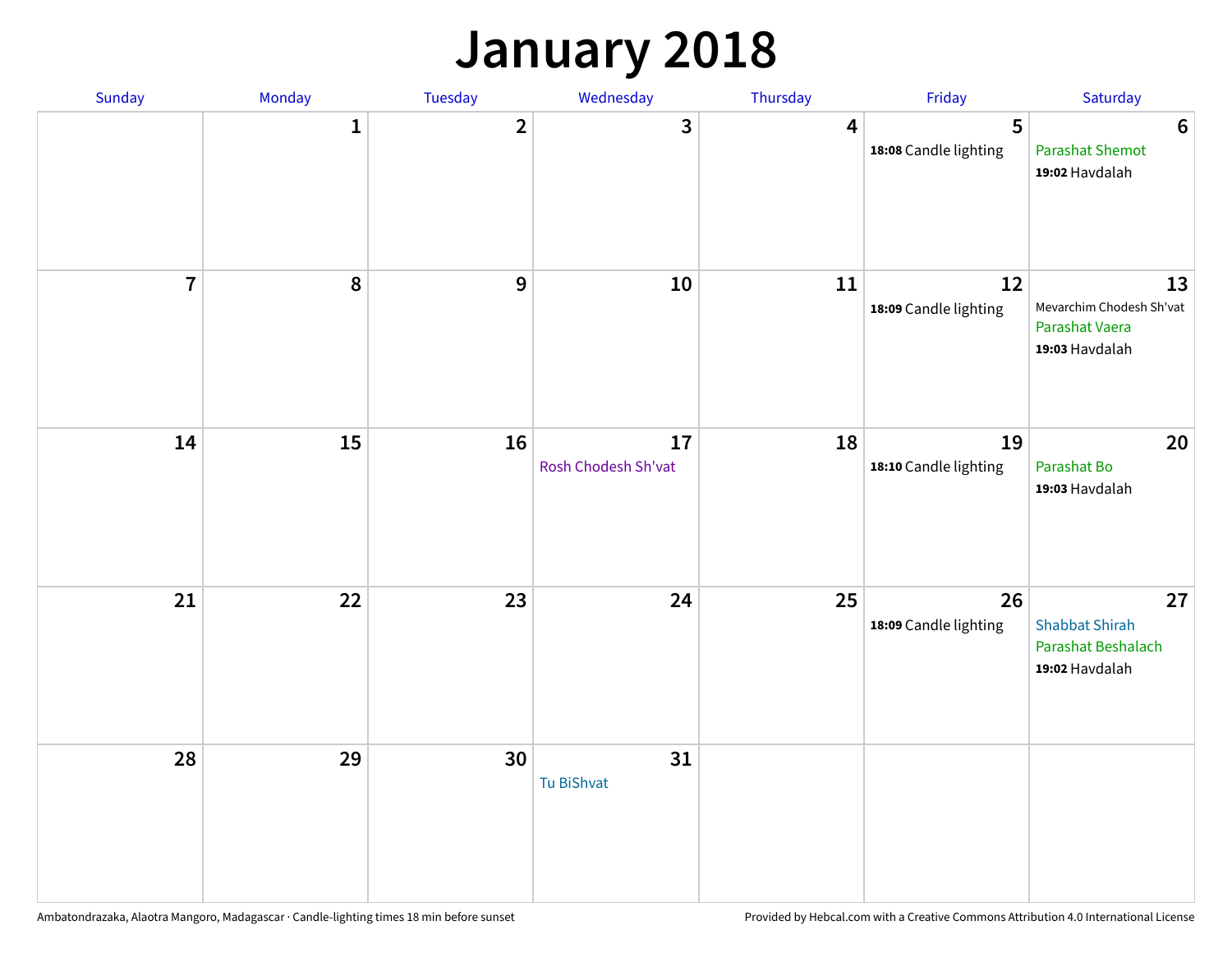# **February 2018**

| Sunday                  | Monday | Tuesday         | Wednesday                                                                                | Thursday                | Friday                                           | Saturday                                                                                        |
|-------------------------|--------|-----------------|------------------------------------------------------------------------------------------|-------------------------|--------------------------------------------------|-------------------------------------------------------------------------------------------------|
|                         |        |                 |                                                                                          | $\mathbf{1}$            | $\overline{2}$<br>18:07 Candle lighting          | $\mathbf{3}$<br>Parashat Yitro<br>19:00 Havdalah                                                |
| $\overline{\mathbf{4}}$ | 5      | $6\phantom{1}6$ | $\overline{7}$                                                                           | 8                       | $\overline{9}$<br>18:05 Candle lighting          | 10<br><b>Shabbat Shekalim</b><br>Mevarchim Chodesh Adar<br>Parashat Mishpatim<br>18:57 Havdalah |
| 11                      | 12     | 13              | 14                                                                                       | 15<br>Rosh Chodesh Adar | 16<br>Rosh Chodesh Adar<br>18:01 Candle lighting | 17<br>Parashat Terumah<br>18:53 Havdalah                                                        |
| 18                      | 19     | 20              | 21                                                                                       | 22                      | 23<br>17:57 Candle lighting                      | 24<br><b>Shabbat Zachor</b><br>Parashat Tetzaveh<br>18:48 Havdalah                              |
| 25                      | 26     | 27              | 28<br>04:40 Fast begins<br><b>Ta'anit Esther</b><br>18:39 Fast ends<br><b>Erev Purim</b> |                         |                                                  |                                                                                                 |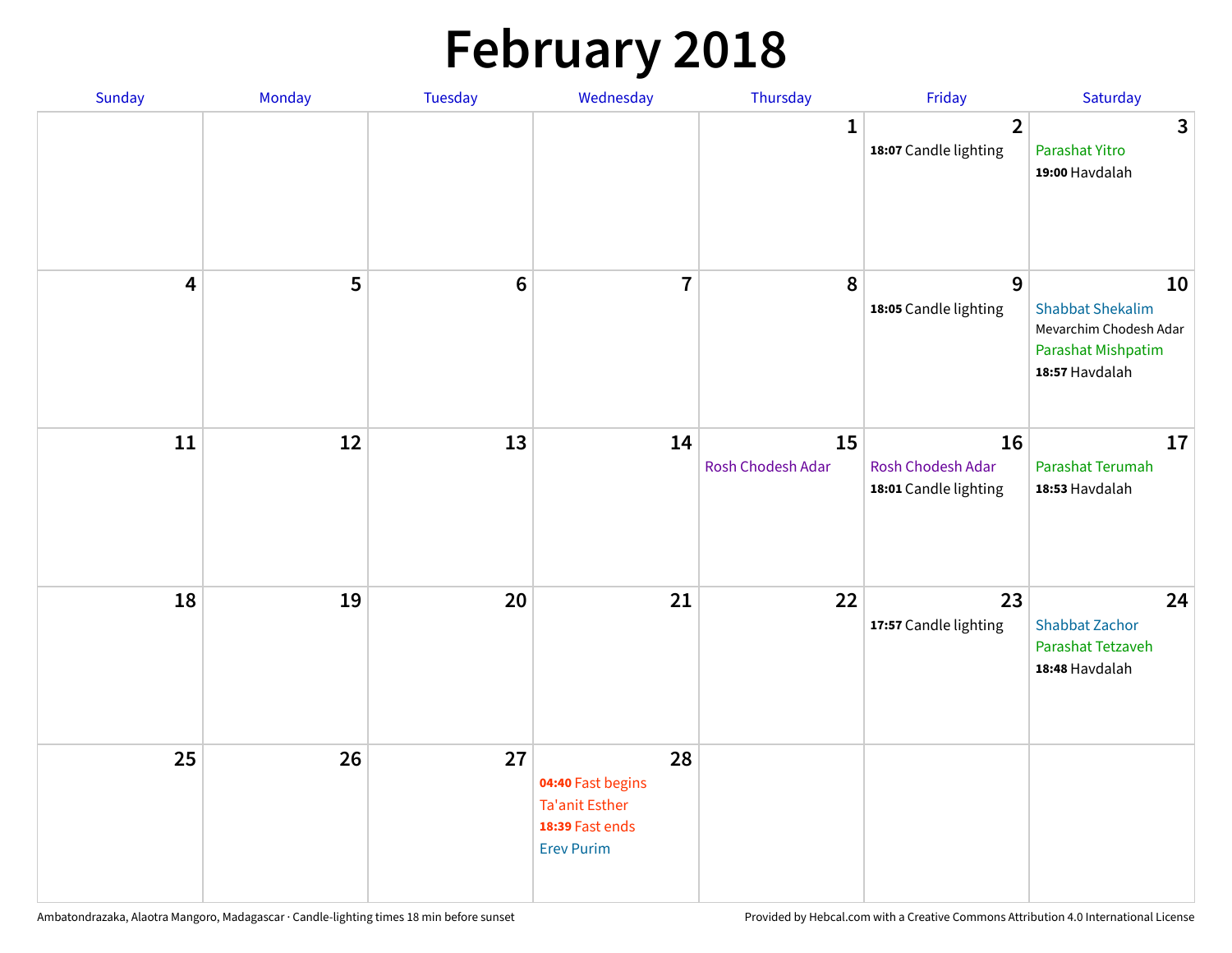## **March 2018**

| Sunday | Monday                       | <b>Tuesday</b> | Wednesday      | Thursday              | Friday                                                                                            | Saturday                                                                                             |
|--------|------------------------------|----------------|----------------|-----------------------|---------------------------------------------------------------------------------------------------|------------------------------------------------------------------------------------------------------|
|        |                              |                |                | $\mathbf{1}$<br>Purim | $\overline{2}$<br><b>Shushan Purim</b><br>17:53 Candle lighting                                   | $\mathbf{3}$<br>Parashat Ki Tisa<br>18:43 Havdalah                                                   |
|        | 5<br>$\overline{\mathbf{4}}$ | $\bf 6$        | $\overline{7}$ | 8                     | 9<br>17:47 Candle lighting                                                                        | 10<br><b>Shabbat Parah</b><br>Mevarchim Chodesh Nisan<br>Parashat Vayakhel-Pekudei<br>18:38 Havdalah |
|        | 11<br>12                     | 13             | 14             | 15                    | 16<br>17:42 Candle lighting                                                                       | 17<br><b>Shabbat HaChodesh</b><br><b>Rosh Chodesh Nisan</b><br>Parashat Vayikra<br>18:32 Havdalah    |
|        | 18<br>19                     | 20             | 21             | 22                    | 23<br>17:36 Candle lighting                                                                       | 24<br><b>Shabbat HaGadol</b><br>Parashat Tzav<br>18:26 Havdalah                                      |
|        | 25<br>26<br>Yom HaAliyah     | 27             | 28             | 29                    | 30<br>04:48 Fast begins<br><b>Ta'anit Bechorot</b><br><b>Erev Pesach</b><br>17:31 Candle lighting | 31<br>Pesach I<br>18:21 Candle lighting                                                              |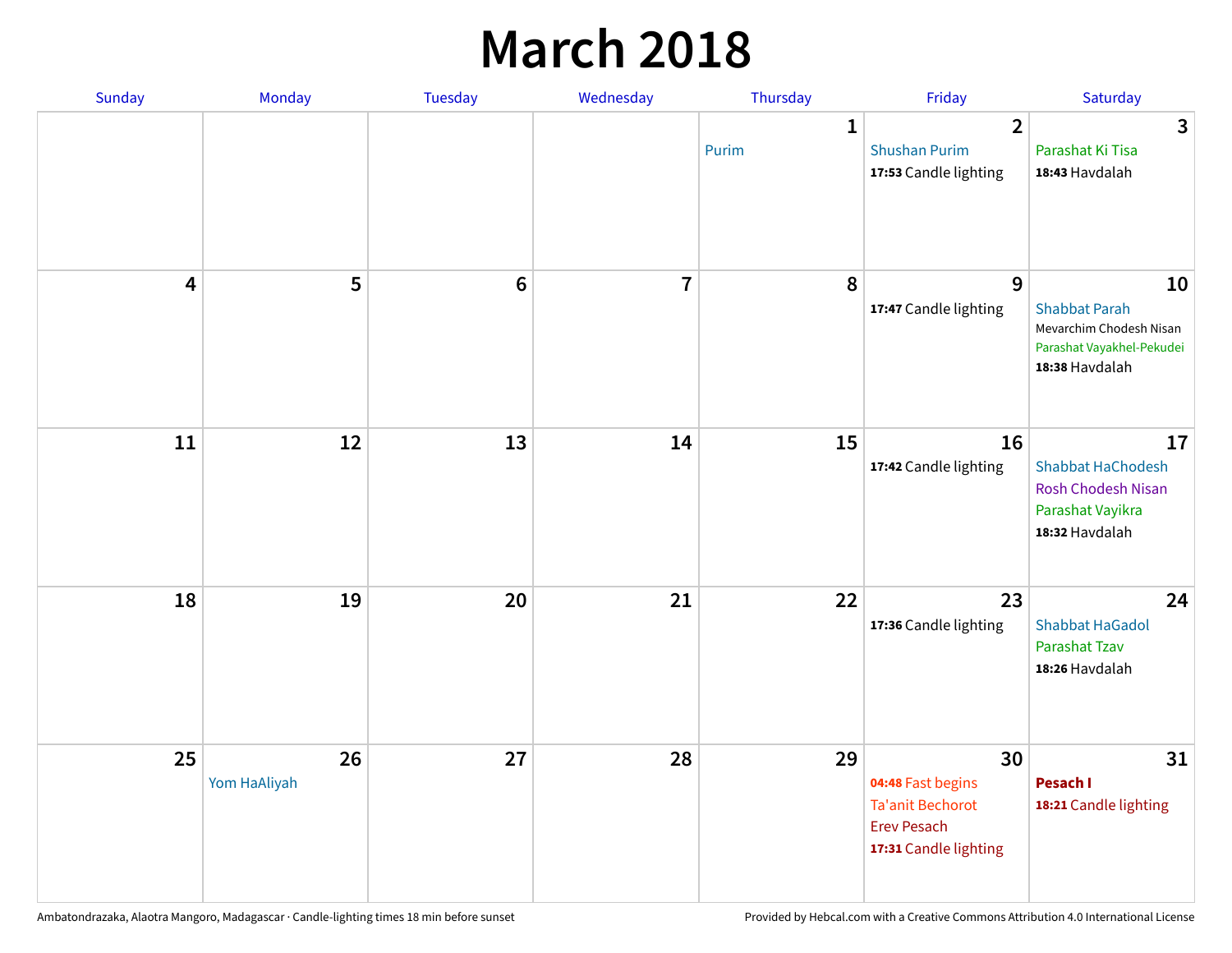# **April 2018**

| <b>Sunday</b>                                      | Monday                              | <b>Tuesday</b>                   | Wednesday            | Thursday                                       | Friday                                                        | Saturday                                                           |
|----------------------------------------------------|-------------------------------------|----------------------------------|----------------------|------------------------------------------------|---------------------------------------------------------------|--------------------------------------------------------------------|
| $\mathbf{1}$<br><b>Pesach II</b><br>18:20 Havdalah | $\overline{2}$<br>Pesach III (CH"M) | $\mathbf{3}$<br>Pesach IV (CH"M) | 4<br>Pesach V (CH"M) | 5<br>Pesach VI (CH"M)<br>17:26 Candle lighting | $6\phantom{1}6$<br><b>Pesach VII</b><br>17:25 Candle lighting | $\mathbf 7$<br><b>Pesach VIII</b><br>18:15 Havdalah                |
| 8                                                  | 9                                   | 10                               | 11                   | 12<br>Yom HaShoah                              | 13<br>17:20 Candle lighting                                   | 14<br>Mevarchim Chodesh Iyyar<br>Parashat Shmini<br>18:10 Havdalah |
| 15<br>Rosh Chodesh Iyyar                           | 16<br>Rosh Chodesh Iyyar            | 17                               | 18<br>Yom HaZikaron  | 19<br>Yom HaAtzma'ut                           | 20<br>17:15 Candle lighting                                   | 21<br>Parashat Tazria-Metzora<br>18:06 Havdalah                    |
| 22                                                 | 23                                  | 24                               | 25                   | 26                                             | 27<br>17:11 Candle lighting                                   | 28<br>Parashat Achrei Mot-Kedoshim<br>18:02 Havdalah               |
| 29<br><b>Pesach Sheni</b>                          | 30                                  |                                  |                      |                                                |                                                               |                                                                    |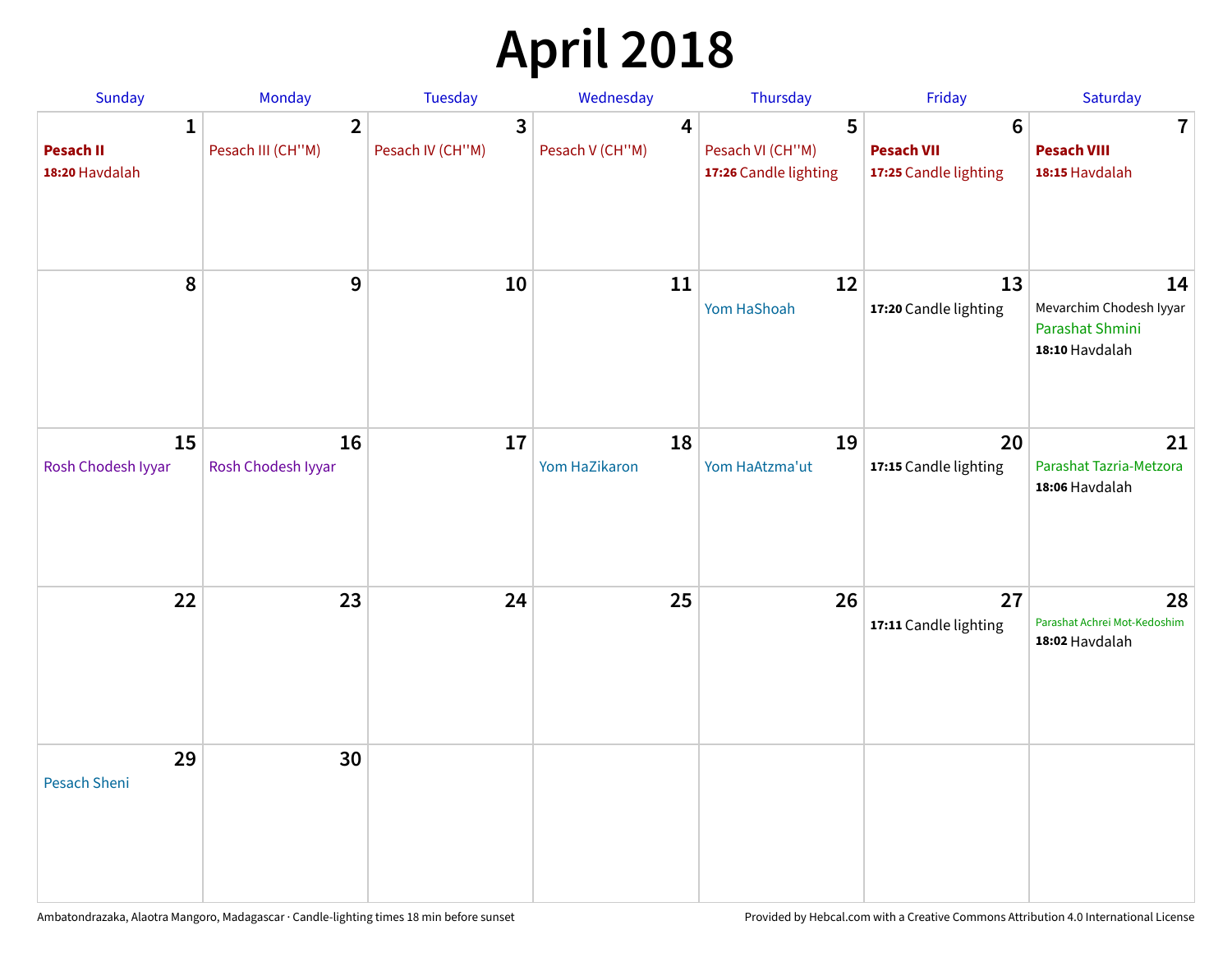# **May 2018**

| Sunday                                          | Monday                                    | Tuesday                  | Wednesday      | Thursday        | Friday                      | Saturday                                                                     |
|-------------------------------------------------|-------------------------------------------|--------------------------|----------------|-----------------|-----------------------------|------------------------------------------------------------------------------|
|                                                 |                                           | $\mathbf{1}$             | $\overline{2}$ | 3<br>Lag BaOmer | 4<br>17:07 Candle lighting  | 5<br><b>Parashat Emor</b><br>17:58 Havdalah                                  |
| $6\phantom{1}$                                  | $\overline{7}$                            | 8                        | 9              | 10              | 11<br>17:04 Candle lighting | 12<br>Mevarchim Chodesh Sivan<br>Parashat Behar-Bechukotai<br>17:56 Havdalah |
| 13<br>Yom Yerushalayim                          | 14                                        | 15<br>Rosh Chodesh Sivan | 16             | 17              | 18<br>17:02 Candle lighting | 19<br><b>Erev Shavuot</b><br>Parashat Bamidbar<br>17:54 Candle lighting      |
| 20<br><b>Shavuot I</b><br>17:54 Candle lighting | 21<br><b>Shavuot II</b><br>17:54 Havdalah | 22                       | 23             | 24              | 25<br>17:00 Candle lighting | 26<br><b>Parashat Nasso</b><br>17:53 Havdalah                                |
| 27                                              | 28                                        | 29                       | 30             | 31              |                             |                                                                              |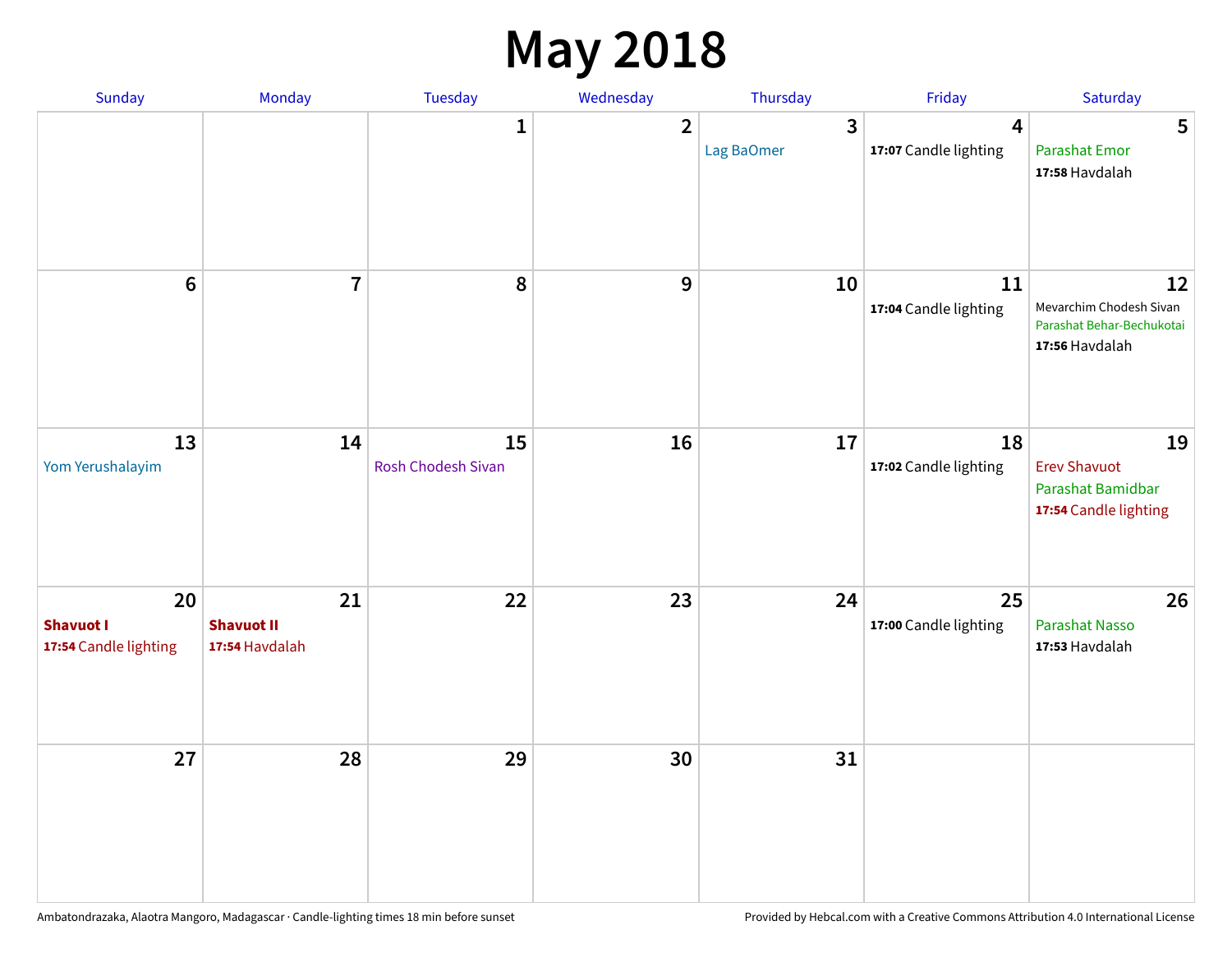#### **June 2018**

| Sunday                  | Monday | Tuesday | Wednesday                       | Thursday                        | Friday                                | Saturday                                                           |
|-------------------------|--------|---------|---------------------------------|---------------------------------|---------------------------------------|--------------------------------------------------------------------|
|                         |        |         |                                 |                                 | $\mathbf{1}$<br>16:59 Candle lighting | $\mathbf{2}$<br>Parashat Beha'alotcha<br>17:53 Havdalah            |
| $\overline{\mathbf{3}}$ | 4      | 5       | $\bf 6$                         | $\overline{7}$                  | 8<br>17:00 Candle lighting            | 9<br>Mevarchim Chodesh Tamuz<br>Parashat Sh'lach<br>17:53 Havdalah |
| 10                      | 11     | 12      | 13<br><b>Rosh Chodesh Tamuz</b> | 14<br><b>Rosh Chodesh Tamuz</b> | 15<br>17:00 Candle lighting           | 16<br>Parashat Korach<br>17:54 Havdalah                            |
| 17                      | 18     | 19      | 20                              | 21                              | 22<br>17:02 Candle lighting           | 23<br><b>Parashat Chukat</b><br>17:55 Havdalah                     |
| 24                      | 25     | 26      | 27                              | 28                              | 29<br>17:03 Candle lighting           | 30<br><b>Parashat Balak</b><br>17:57 Havdalah                      |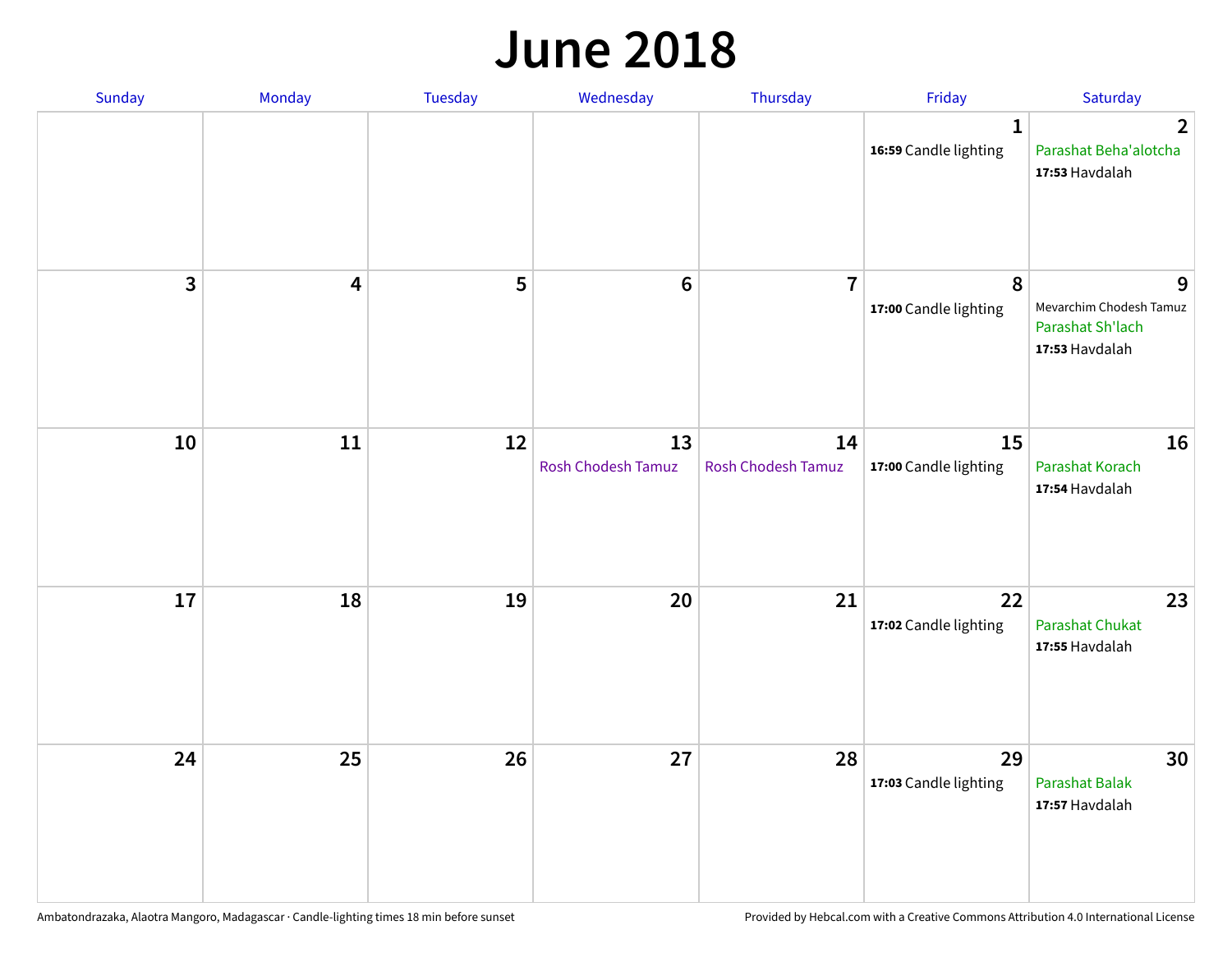# **July 2018**

| Sunday                                                          | Monday         | Tuesday      | Wednesday | Thursday | Friday                                         | Saturday                                                                                                   |
|-----------------------------------------------------------------|----------------|--------------|-----------|----------|------------------------------------------------|------------------------------------------------------------------------------------------------------------|
| 1<br>05:09 Fast begins<br><b>Tzom Tammuz</b><br>17:51 Fast ends | $\overline{2}$ | $\mathbf{3}$ | 4         | 5        | $6\phantom{1}6$<br>17:06 Candle lighting       | $\overline{7}$<br>Mevarchim Chodesh Av<br><b>Parashat Pinchas</b><br>17:59 Havdalah                        |
| 8                                                               | 9              | 10           | 11        | 12       | 13<br>Rosh Chodesh Av<br>17:08 Candle lighting | 14<br>Parashat Matot-Masei<br>18:01 Havdalah                                                               |
| 15                                                              | 16             | 17           | 18        | 19       | 20<br>17:10 Candle lighting                    | 21<br><b>Shabbat Chazon</b><br>17:29 Fast begins<br>Erev Tish'a B'Av<br>Parashat Devarim<br>18:03 Havdalah |
| 22<br>Tish'a B'Av (observed)<br>17:57 Fast ends                 | 23             | 24           | 25        | 26       | 27<br>Tu B'Av<br>17:12 Candle lighting         | 28<br><b>Shabbat Nachamu</b><br>Parashat Vaetchanan<br>18:05 Havdalah                                      |
| 29                                                              | 30             | 31           |           |          |                                                |                                                                                                            |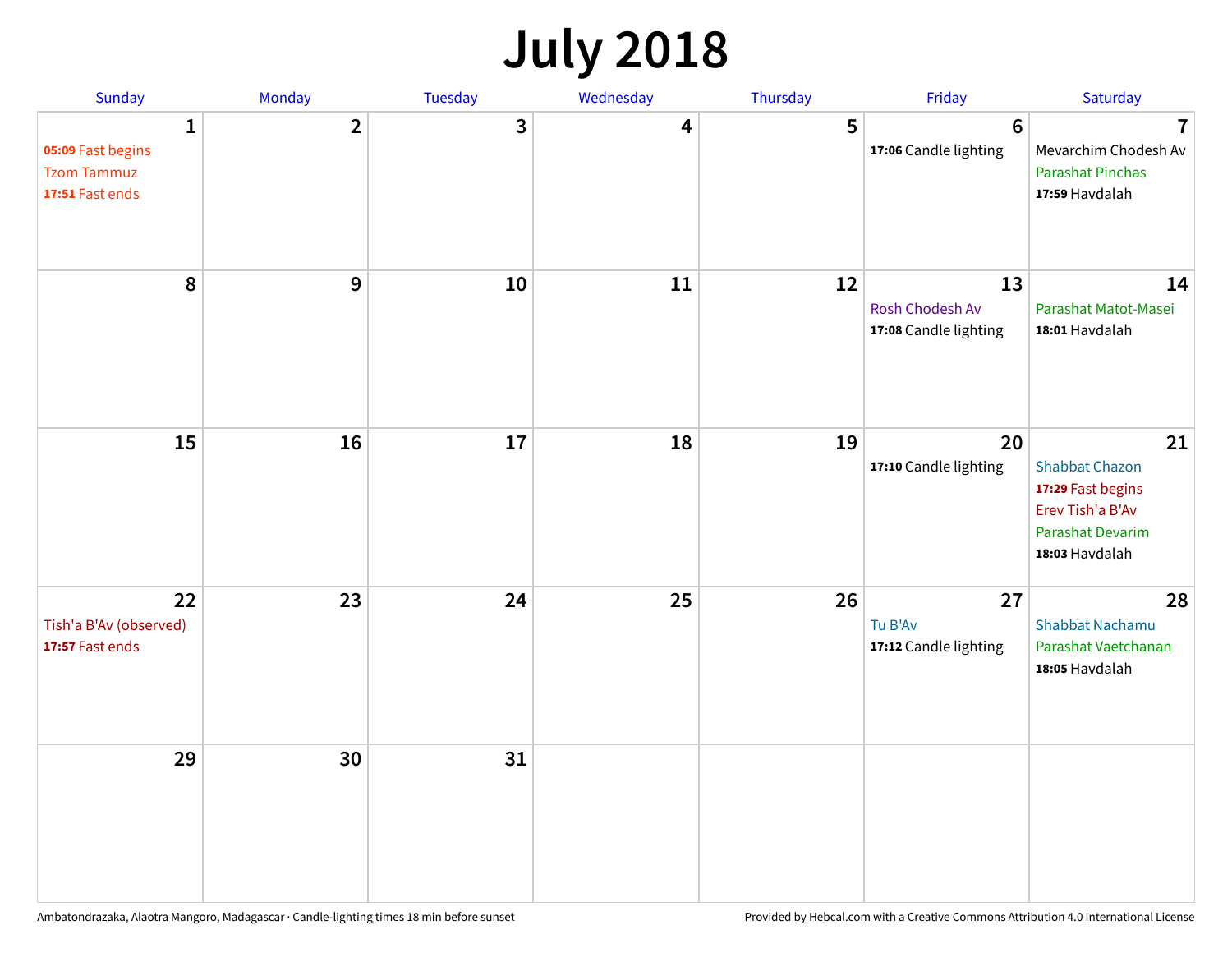# **August 2018**

| Sunday                                            | Monday          | Tuesday        | Wednesday        | Thursday       | Friday                                | Saturday                                                               |
|---------------------------------------------------|-----------------|----------------|------------------|----------------|---------------------------------------|------------------------------------------------------------------------|
|                                                   |                 |                | 1                | $\overline{2}$ | $\mathbf{3}$<br>17:15 Candle lighting | 4<br>Mevarchim Chodesh Elul<br><b>Parashat Eikev</b><br>18:07 Havdalah |
| 5                                                 | $6\phantom{1}6$ | $\overline{7}$ | $\boldsymbol{8}$ | 9              | 10<br>17:16 Candle lighting           | 11<br>Rosh Chodesh Elul<br>Parashat Re'eh<br>18:08 Havdalah            |
| 12<br>Rosh Hashana LaBehemot<br>Rosh Chodesh Elul | 13              | 14             | 15               | 16             | 17<br>17:18 Candle lighting           | 18<br><b>Parashat Shoftim</b><br>18:10 Havdalah                        |
| 19                                                | 20              | 21             | 22               | 23             | 24<br>17:19 Candle lighting           | 25<br>Parashat Ki Teitzei<br>18:11 Havdalah                            |
| 26                                                | 27              | 28             | 29               | 30             | 31<br>17:21 Candle lighting           |                                                                        |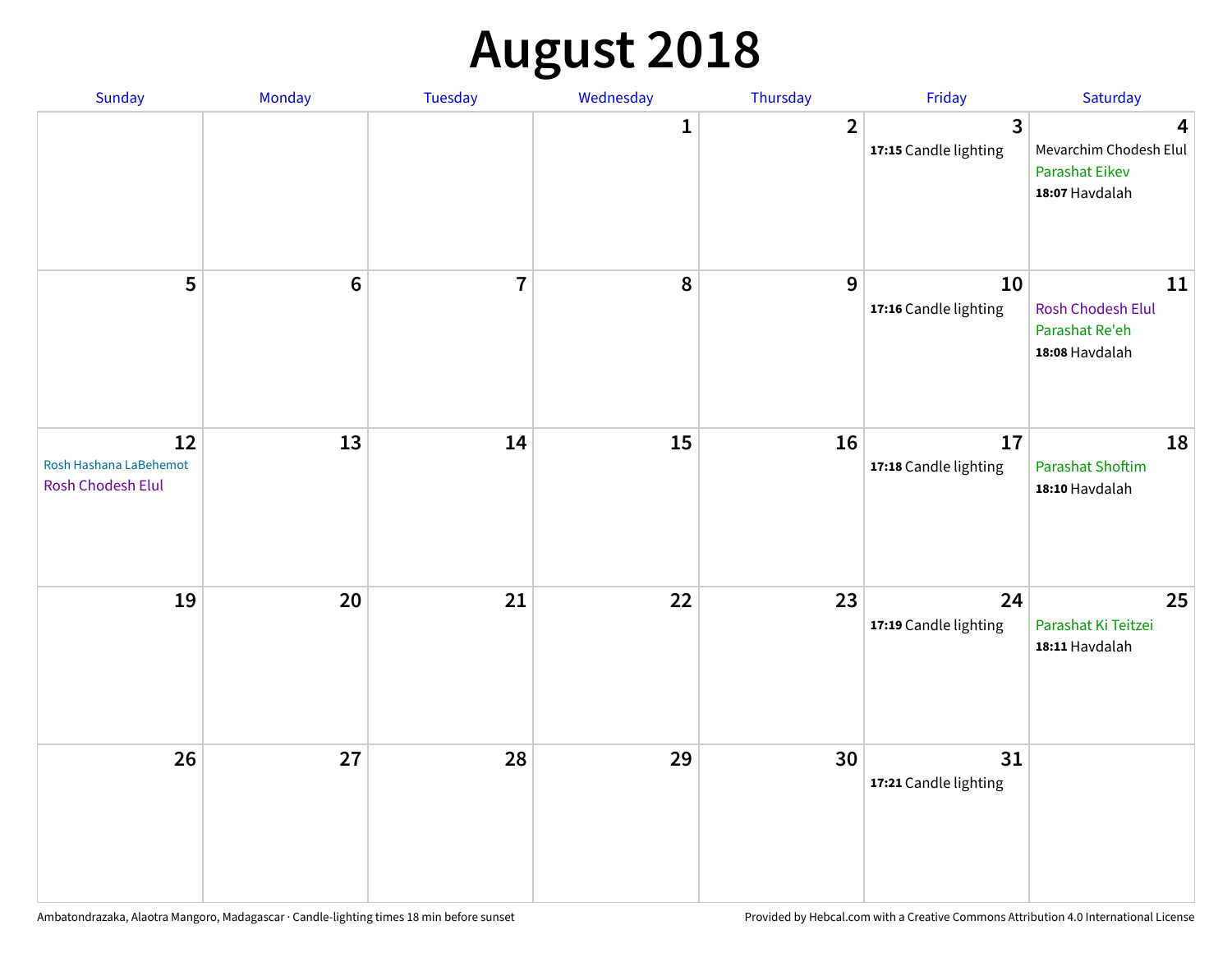# **September 2018**

| Sunday                                                   | Monday                                           | <b>Tuesday</b>                                        | Wednesday                                                          | Thursday               | Friday                                         | Saturday                                                           |
|----------------------------------------------------------|--------------------------------------------------|-------------------------------------------------------|--------------------------------------------------------------------|------------------------|------------------------------------------------|--------------------------------------------------------------------|
|                                                          |                                                  |                                                       |                                                                    |                        |                                                | 1<br>Leil Selichot<br>Parashat Ki Tavo<br>18:12 Havdalah           |
| $\overline{2}$                                           | 3                                                | 4                                                     | 5                                                                  | 6                      | $\overline{7}$<br>17:22 Candle lighting        | 8<br>Parashat Nitzavim<br>18:13 Havdalah                           |
| 9<br>Erev Rosh Hashana<br>17:22 Candle lighting          | 10<br>Rosh Hashana 5779<br>18:13 Candle lighting | 11<br><b>Rosh Hashana II</b><br>18:13 Havdalah        | 12<br>04:41 Fast begins<br><b>Tzom Gedaliah</b><br>18:07 Fast ends | 13                     | 14<br>17:23 Candle lighting                    | 15<br><b>Shabbat Shuva</b><br>Parashat Vayeilech<br>18:14 Havdalah |
| 16                                                       | 17                                               | 18<br><b>Erev Yom Kippur</b><br>17:23 Candle lighting | 19<br><b>Yom Kippur</b><br>18:14 Havdalah                          | 20                     | 21<br>17:24 Candle lighting                    | 22<br>Parashat Ha'Azinu<br>18:15 Havdalah                          |
| 23<br><b>Erev Sukkot</b><br>17:24 Candle lighting        | 24<br>Sukkot I<br>18:15 Candle lighting          | 25<br><b>Sukkot II</b><br>18:15 Havdalah              | 26<br>Sukkot III (CH"M)                                            | 27<br>Sukkot IV (CH"M) | 28<br>Sukkot V (CH"M)<br>17:25 Candle lighting | 29<br>Sukkot VI (CH"M)<br>18:16 Havdalah                           |
| 30<br>Sukkot VII (Hoshana Raba)<br>17:25 Candle lighting |                                                  |                                                       |                                                                    |                        |                                                |                                                                    |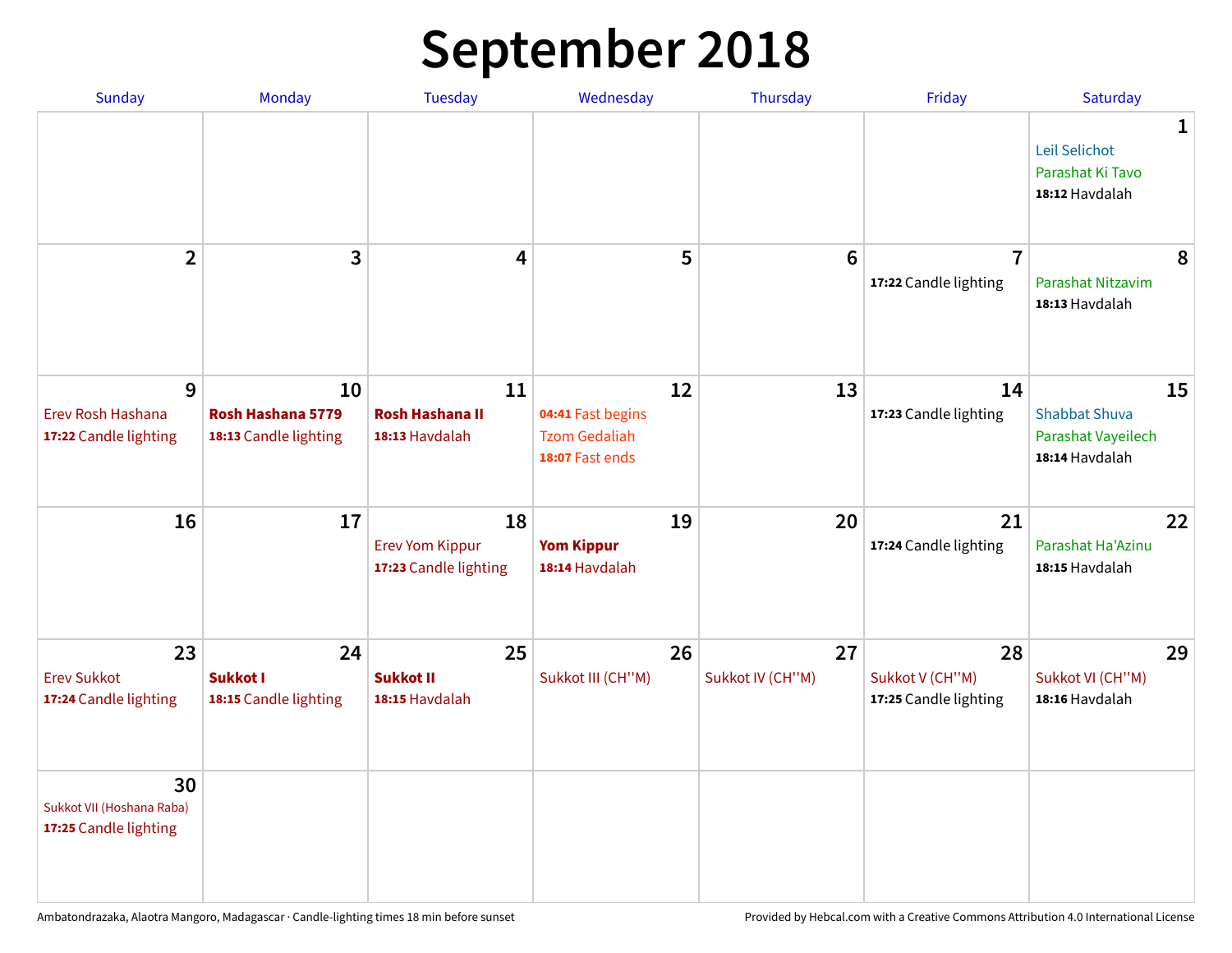# **October 2018**

| Sunday         | Monday                                                         | Tuesday                                                  | Wednesday                   | Thursday | Friday                      | Saturday                                                                      |
|----------------|----------------------------------------------------------------|----------------------------------------------------------|-----------------------------|----------|-----------------------------|-------------------------------------------------------------------------------|
|                | $\mathbf{1}$<br><b>Shmini Atzeret</b><br>18:16 Candle lighting | $\overline{2}$<br><b>Simchat Torah</b><br>18:16 Havdalah | 3                           | 4        | 5<br>17:26 Candle lighting  | 6<br>Mevarchim Chodesh Cheshvan<br><b>Parashat Bereshit</b><br>18:17 Havdalah |
| $\overline{7}$ | 8                                                              | 9<br>Rosh Chodesh Cheshvan                               | 10<br>Rosh Chodesh Cheshvan | 11       | 12<br>17:28 Candle lighting | 13<br><b>Parashat Noach</b><br>18:19 Havdalah                                 |
| 14             | 15                                                             | 16<br>Yom HaAliyah School Observance                     | 17                          | 18       | 19<br>17:29 Candle lighting | 20<br>Parashat Lech-Lecha<br>18:21 Havdalah                                   |
| 21             | 22                                                             | 23                                                       | 24                          | 25       | 26<br>17:32 Candle lighting | 27<br>Parashat Vayera<br>18:24 Havdalah                                       |
| 28             | 29                                                             | 30                                                       | 31                          |          |                             |                                                                               |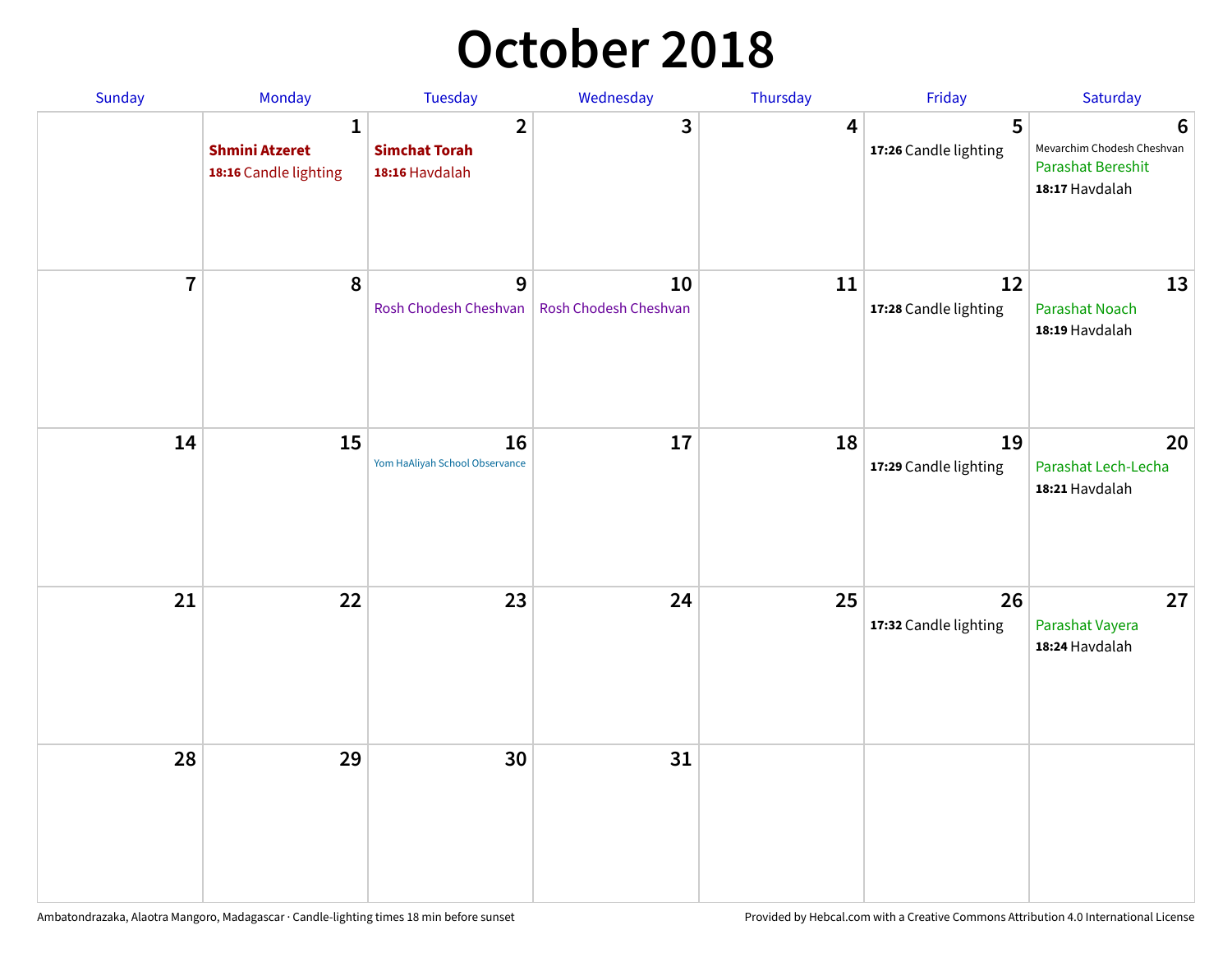#### **November 2018**

| Sunday                  | Monday | Tuesday | Wednesday              | Thursday                 | Friday                                            | Saturday                                                                |
|-------------------------|--------|---------|------------------------|--------------------------|---------------------------------------------------|-------------------------------------------------------------------------|
|                         |        |         |                        | $\mathbf{1}$             | $\overline{2}$<br>17:35 Candle lighting           | 3<br>Mevarchim Chodesh Kislev<br>Parashat Chayei Sara<br>18:27 Havdalah |
| $\overline{\mathbf{4}}$ | 5      | $6\,$   | $\overline{7}$<br>Sigd | 8<br>Rosh Chodesh Kislev | 9<br>Rosh Chodesh Kislev<br>17:38 Candle lighting | 10<br><b>Parashat Toldot</b><br>18:31 Havdalah                          |
| ${\bf 11}$              | 12     | 13      | 14                     | 15                       | 16<br>17:41 Candle lighting                       | 17<br>Parashat Vayetzei<br>18:35 Havdalah                               |
| 18                      | 19     | 20      | 21                     | 22                       | 23<br>17:46 Candle lighting                       | 24<br>Parashat Vayishlach<br>18:40 Havdalah                             |
| 25                      | 26     | 27      | 28                     | 29                       | 30<br>17:50 Candle lighting                       |                                                                         |